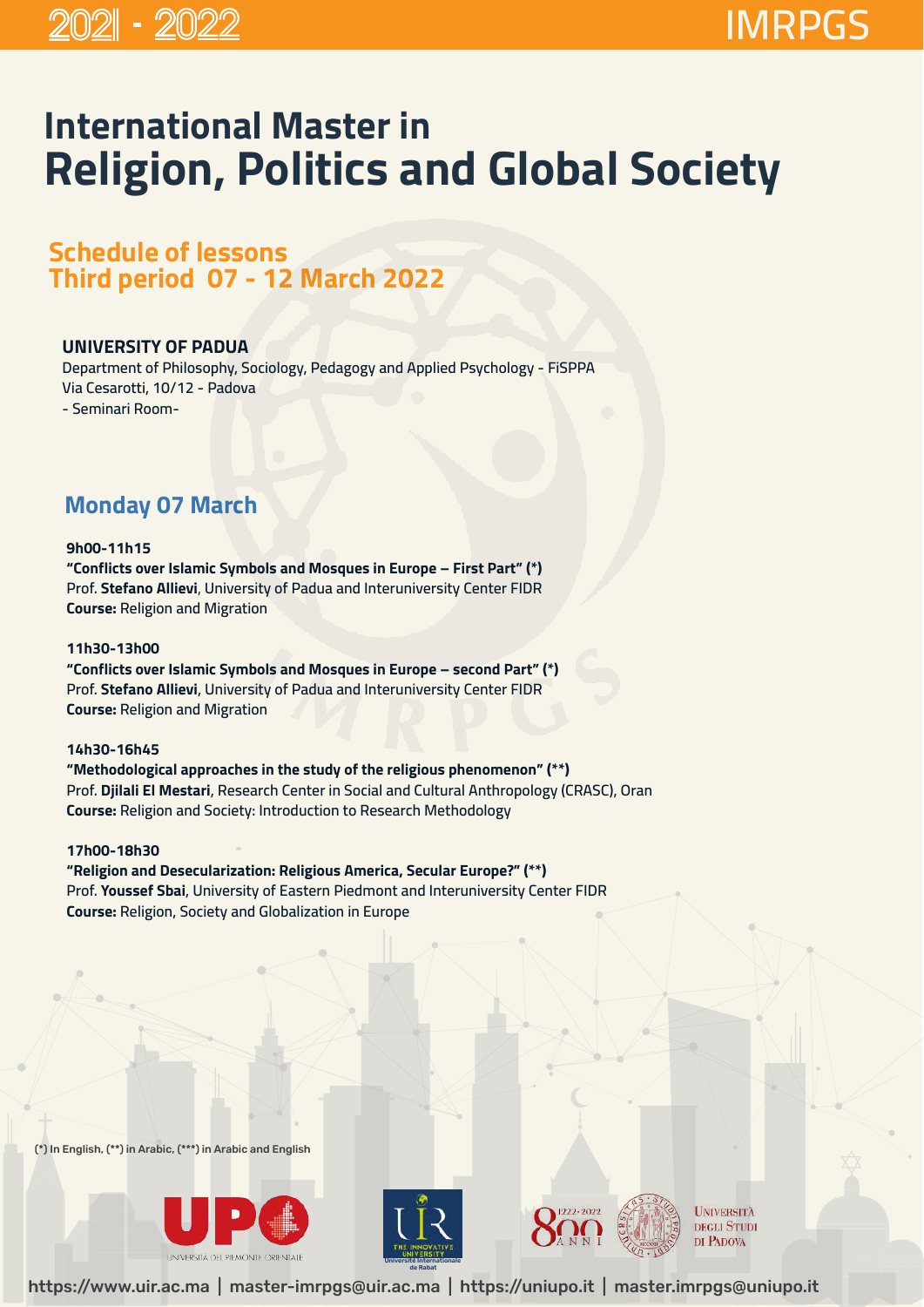### **Tuesday 08 March**

**9h00-11h15 "Mapping the Mediterranean Area: Spaces and Places between Conflicts and Accommodation" (\*) Prof. Maria Chiara Giorda, University of Rome 3 and Interuniversity Center FIDR Course: Comparative Profiles between Systems: Judaism, Christianity and Islam**

#### **11h30-13h00**

**"Futures Methodologies and Critique of the Future Thinking" (\*\*) Prof. Khalid Mayar El Idrissi, Moroccan Centre for International and Prospective Studies, Morocco Course: Political Science: Introduction to Future Studies**

#### **14h30-16h45**

**"Multiple Modernities and Multiple Secularization - First Part" (\*) Prof. Enzo Pace, University of Padua and Interuniversity Center FIDR Course: "Religion and Politics in Europe and in the Mediterranean Region**"

#### **17h00-18h30**

**"Multiple Modernities and Multiple Secularization - Second Part" (\*) Prof. Enzo Pace, University of Padua and Interuniversity Center FIDR Course: "Religion and Politics in Europe and in the Mediterranean Region**"

### **Wednesday 09 March**

#### **9h00-11h15**

**"Study case: New religious pluralism in Italy" (\*) Prof. Paolo Naso, La Sapienza University of Rome and Interuniversity Center FIDR Course: Religious Studies**

#### **11h30-13h00**

**"Islamic thought and human issues in the Qur'an and the Sunnah" (\*\*) Prof. Said Chabbar, Moulay Soulaimane University, Beni Mellal, Morocco Course: Elements of Contemporary Islamic Thought**

#### **14h30-16h45**

**"Religion and Identity: A Psycho-Sociological Approach – First Part" (\*\*) Prof. Mustapha Chagdali, International Institute for Tourism, Tangiers, Morocco Course: Religion, Identity and Violence: Psychological Perspectives**

**17h00-18h30 "Religion and Identity: A Psycho-Sociological Approach – Second Part " (\*\*) Prof. Mustapha Chagdali, International Institute for Tourism, Tangiers, Morocco Course: Religion, Identity and Violence: Psychological Perspectives**

(\*) In English, (\*\*) in Arabic, (\*\*\*) in Arabic and English







**UNIVERSITÀ DEGLI STUDI** DI PADOVA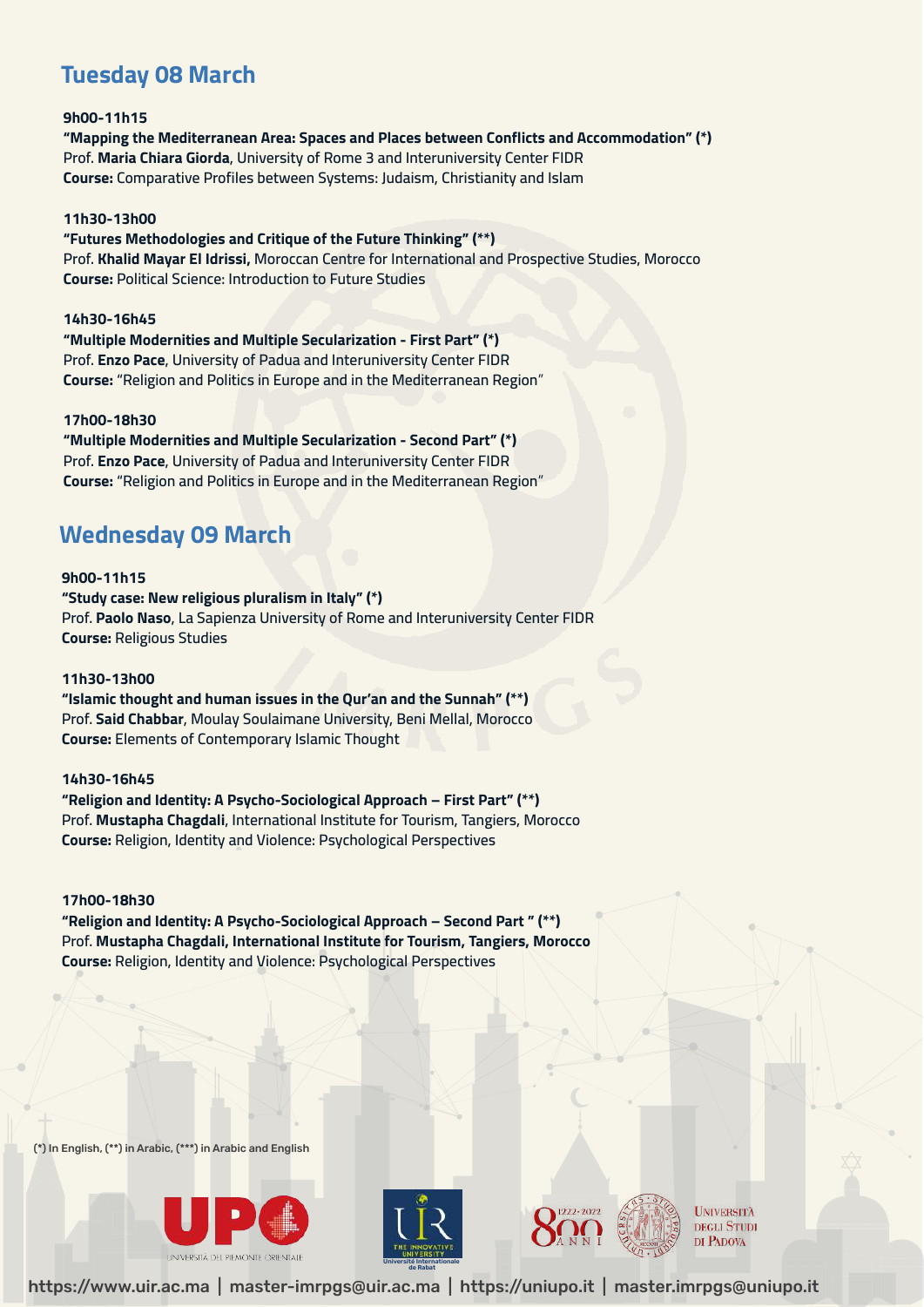### **Thursday 10 March**

#### **9h00-11h15 "Liberation Theology: The Contemporaneity of Muslims in a Moving World" (\*\*) Dr. Kacem Gharbi, Centre for Economic and Social Studies and Research, Ministry of Higher Education and Scientific Research, Tunisia Course: Elements of Contemporary Islamic Thought**

#### **11h30-13h00**

**"Law and religious radicalisation in Europe" (\*) Prof. Francesco Alicino, University LUM Jean Monnet of Bari and Interuniversity Center FIDR Course: Religions, Public Policies and Individual and Collective Rights** 

#### **14h30-16h45**

**"Hutbat al-Gumu'ah in global era, Italian Case: Impact, Adaptations and Perspective – First Part" (\*\*) Prof. Youssef Sbai, University of Eastern Piedmont and Interuniversity Center FIDR Course: Religion, Society and Globalization in Europe** 

#### **17h00-18h30**

**"Hutbat al-Gumu'ah in global era, Italian Case: Impact, Adaptations and Perspective – Second Part" (\*\*) Prof. Youssef Sbai, University of Eastern Piedmont and Interuniversity Center FIDR Course: Religion, Society and Globalization in Europe** 

### **Friday 11 March**

#### **9h00-11h15**

**"Religious freedom and the "Muslim" Southern Mediterranean Shore: a pluralistic moment?" (\*) Prof. Alessandro Ferrari, University of Insubria and Interuniversity Center FIDR Course: "Law and Religions: Europe, Mediterranean and Middle East**"

#### **11h30-13h00**

**"Diversity and Public Space in Europe and in Italy" (\*\*) Prof. Mohammed Khalid Rhazzali, University of Padua and Interuniversity Center FIDR Course: "Cultural Diversity, Religious Pluralism and Intercultural Mediation**"

#### **14h00-16h15**

**"Islam and Politics in the Classical Age: Hichem Djait's Approach" (\*\*) Prof. Mohamed Kerrou, University of Tunis El-Manar, Tunisia Course: Religion and Politics in the Arab world**

#### **16h30-18h45**

**"Examples of Religious Studies in the Mediterranean region and the Arab World" (\*\*) Prof. Djilali El Mestari, Research Center in Social and Cultural Anthropology (CRASC), Oran Course: Religion and Society: Introduction to Research Methodology** 

(\*) In English, (\*\*) in Arabic, (\*\*\*) in Arabic and English







**UNIVERSITÀ DEGLI STUDI** DI PADOVA